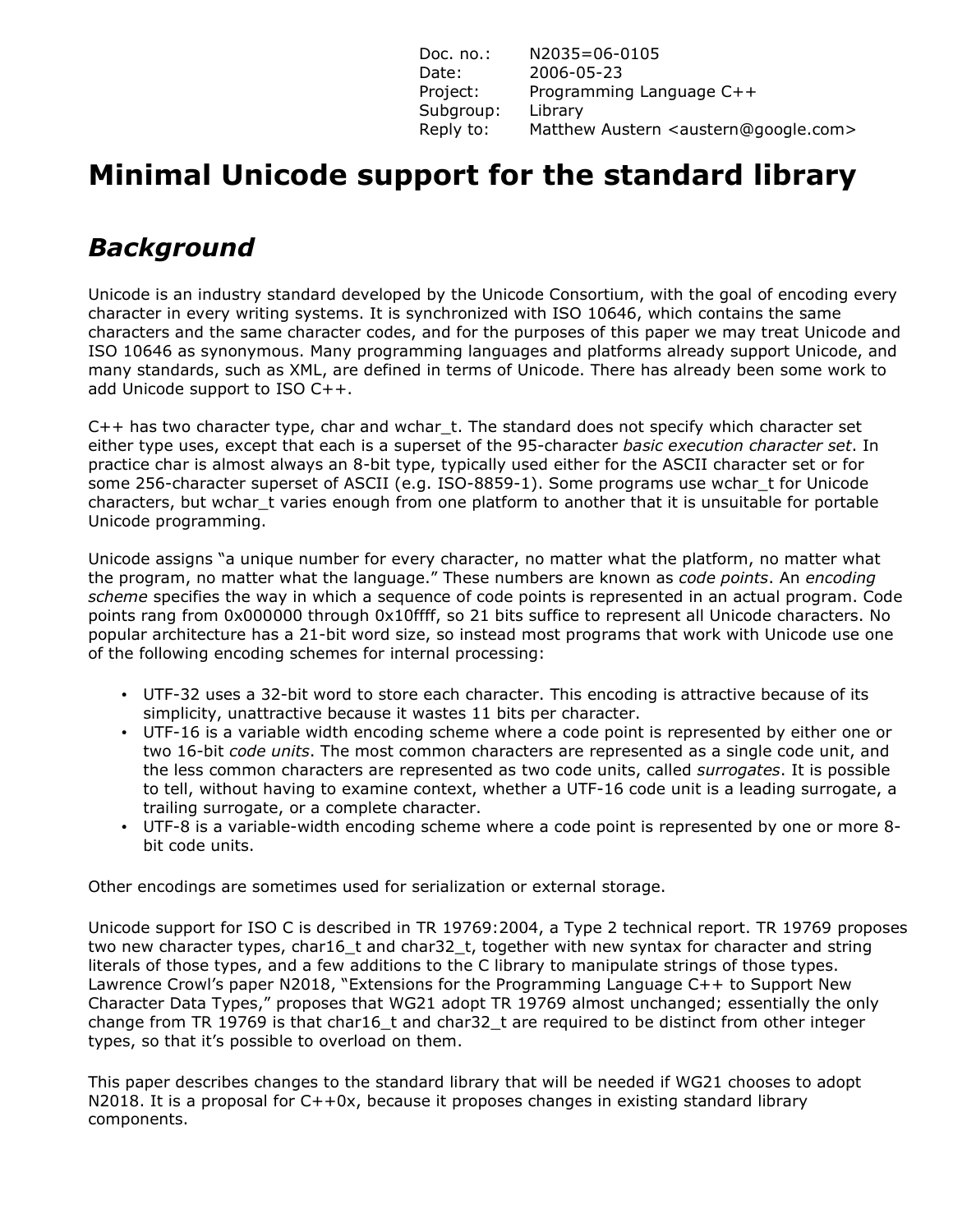## *Goals and design decisions*

The main goal of this paper is simple: make it possible to use library facilities in combination with the two new character types char16 t and char32 t. This paper does not attempt to define new library facilities or to fix defects in existing ones, but only to make it possible to use char16\_t and char32\_t with existing library facilities.

This goal is important despite the existence of wchar\_t. Even if wchar\_t is the same size as one of those two types, it is distinct from both from the point of view of the C++ type system. It would be very poor user experience if we told users that they had to cast their Unicode strings to some other type in order to use library facilities, especially since that type would vary from one system to another. (Internally, of course, I imagine most library implementers will choose to share code between char32\_t and wchar\_t or between char16 t and wchar t.) It is indeed irritating to have three distinct types when two of them will almost always be identical, but, as with char, signed char, and unsigned char, history leaves us little choice.

### **Minimal support for char32\_t**

Minimal support for char32\_t is simple: UTF-32 is a fixed width encoding, so we just need to require specializations of all library facilities for char32\_t in the same way that we do for char and wchar\_t. Arguably a basic\_string of 32-bit characters isn't all that useful, but I think just enough people would use it to make it worth having.

### **Minimal support for char16\_t**

Minimal support for char16\_t is more complicated in theory, but equally simple in practice: again, just add specializations of all library facilities for char16\_t. UTF-16 is not a fixed width encoding, but, for two reasons, it can almost be treated as one. First, UTF-16 is a fixed width encoding for text that contains only the most common 63K characters, and that's most text. Second, since it's always possible to tell whether a code unit is a complete character, a leading surrogate, or a trailing surrogate, there is little danger from treating a UTF-16 string as a sequence of code units instead of a sequence of code points. Corrupting a UTF-16 string by inserting an incorrect code unit is no more likely than corrupting a UTF-32 string, and the corruption, if any, will be confined to a single character.

We don't need to say very much about how the library handles char16\_t strings. There is already language in the standard to allow the ctype and codecvt facets to give errors at run time for invalid strings, and we need that for UTF-32 as well as UTF-16.

In practice, we need library support for UTF-16 because that's the real world; if the standard library ignores UTF-16 then the standard library will be irrelevant to processing non-ASCII text. The small amount of extra simplicity that you get from using UTF-32 instead of UTF-16 just doesn't outweigh the cost of using 4 bytes per character instead of 2+ε. Microsoft, Apple, and Java all use UTF-16 as their primary string representation, and in practice it works fine. Microsoft's decision to use UTF-16 for wchar t shows that there is no insuperable obstacle to using UTF-16 with the standard  $C++$  library.

### **Names of template specializations**

The C++ standard assigns names for many of the specializations of class templates on character types. For example, string is shorthand for basic\_string<char> and wstreambuf is shorthand for basic streambuf<wchar t>. Our general pattern: no prefix for char specializations and the prefix 'w' for wchar t specializations. What should the pattern be for specializations on char16 t and char32 t?

In principle we could use a prefix based on the "u" and "U" prefixes that N2018 proposes for Unicode string literals, or we could use a prefix or suffix based on the "16" and "32" in the type names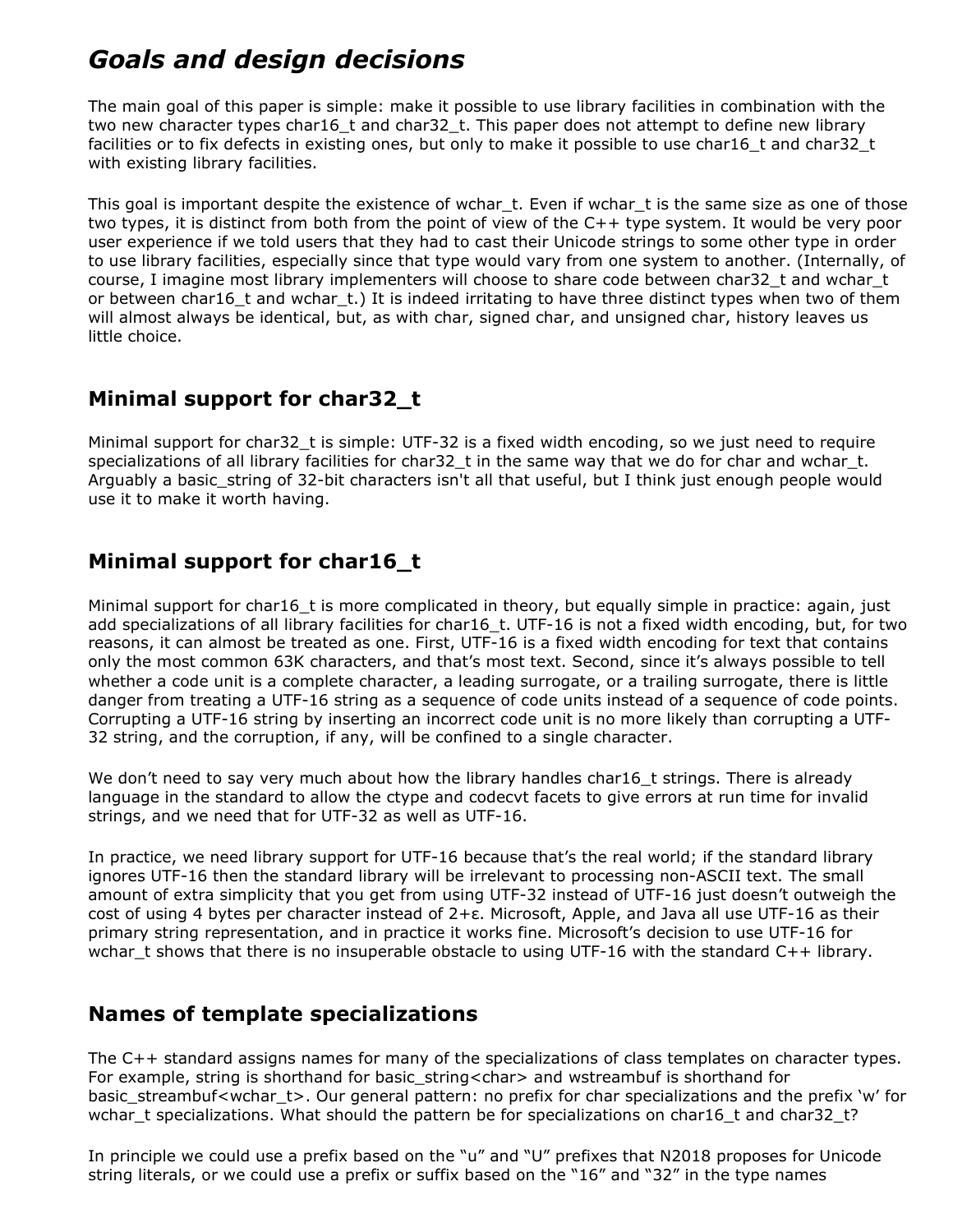themselves. I propose a combination of the two: a "u" prefix for the char16\_t specializations and a "u32" prefix for the char32\_t specializations. Rationale:

- I expect that basic\_string<char16\_t> will be used much more often than basic\_string<char32\_t> or basic\_string<wchar\_t>, since UTF-16 is generally a good tradeoff between convenience and space efficiency. This argues that the name of basic\_string<char16\_t> should not be more cumbersome than that of basic\_string<char32\_t> or basic\_string<wchar\_t>, and that it should have a single-character prefix. The obvious choice is "u".
- There is an obvious one-character prefix for char32\_t specializations, "U". In general, however, the standard library avoids uppercase names, and especially avoids having two names that differ only by case. Using a "u32" prefix for char32\_t specializations does mean that it will be less convenient to use basic\_string<char32\_t> than to use basic\_string<char16\_t>, but that reflects what I expect to be real-world usage. I do not expect people to use UTF-32 as often as they use UTF-16.

### **Prior art**

There is no prior art for a  $C++$  library implementation containing four types named char, wchar  $\pm$ , char16 t, and char32 t. However, there is also no doubt that the proposal is implementable. There is extensive prior art for C++ standard library implementations that use UTF-16 wide characters (wchar\_t in Microsoft's C++ implementation uses UTF-16), and there is extensive prior art for C++ standard library implementations that use UTF-32 wide characters (most Unix implementations).

### **Dependence on N2018**

Since N2018 has not been voted into the WP, building library facilities on top of it is slightly dicey. In principle a number of questions are still open: the names of the two new types (I have chosen to use char16 t and char32 t in accordance with TR 19769 and N2018), whether they are new built-in types or new user-defined types (the latter would only make sense if there are core language changes to permit string literals for user-defined types), whether char16\_t and char32\_t are the names of types or just the names of typedefs for underlying types with uglier names, and, if they are typedef names, which namespace the typedefs live in. Except for the names char16  $t$  and char32  $t$ , nothing in this paper depends on those decisions.

## *Possible future directions*

Two items are conspicuously missing from this paper: UTF-8 support, and explicit support for Unicode features like normalization, case conversion, and collation. I intend to address those issues in future papers.

### **UTF-8 support**

One way to provide UTF-8 support is in the form of a new string class whose interface is very different from basic\_string. The reason it would have to be very different is that UTF-8 is much more fragile than UTF-16. The basic\_string interface allows clients to update individual bytes, which is both useless and dangerous for UTF-8 strings. It would be better to have an interface that preserves string validity and that encourages users to view the string as code points instead of individual bytes. The interface of this class would support iostreams, provide access to individual 32-bit code points through read-only forward iterators, and provide read-only access to a char\* that points to the underlying bytes in a UTF-8 encoding. Mutation of this class would be highly restricted.

The main argument in favor of a UTF-8 string class is Bjarne Stroustrup's observation that new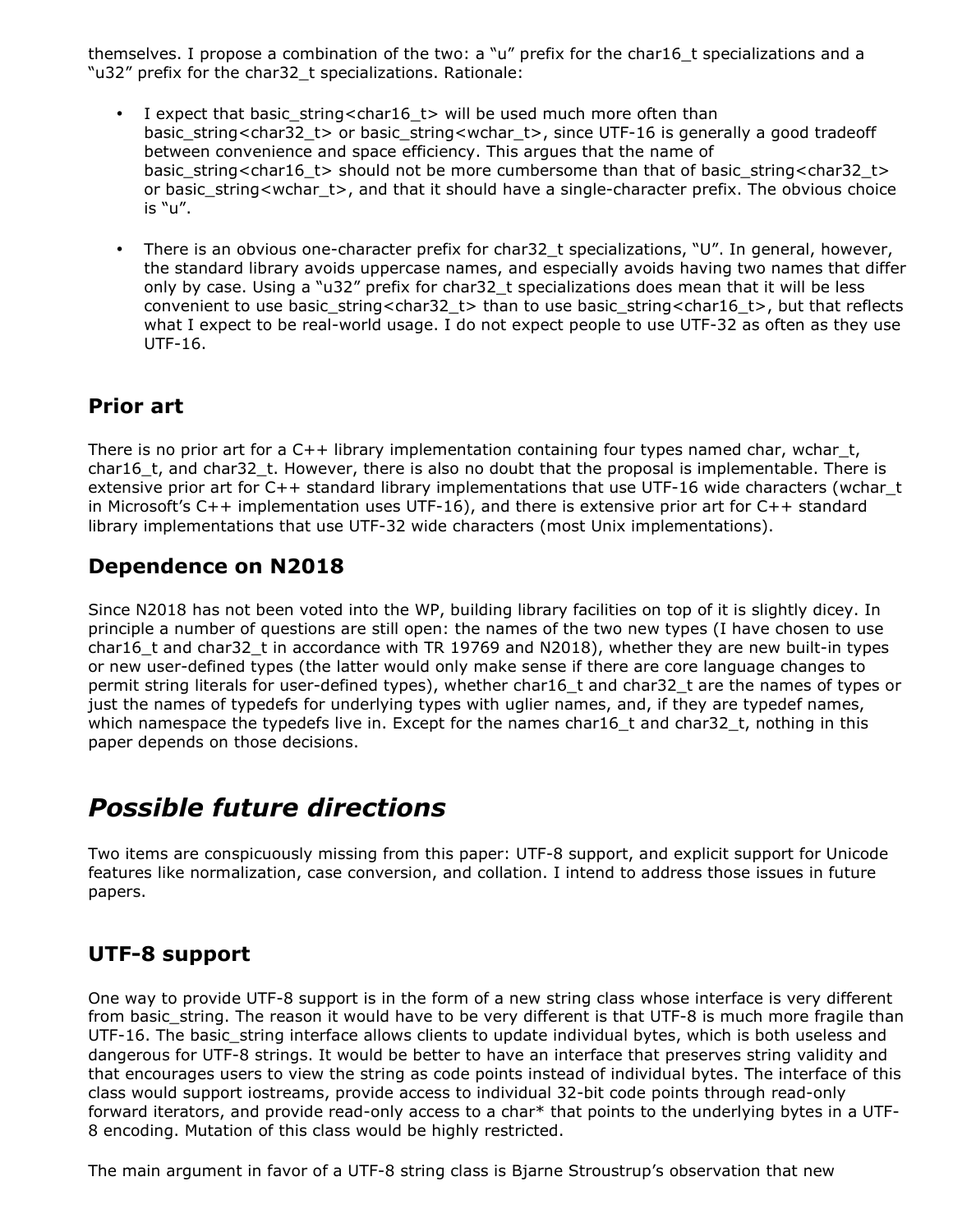language features ought to come with new keywords. His reasoning applies to library features as well core language features. Since UTF-8 support is a new feature, there should be a marker to indicate the presence of that new feature. A class alerts users to the fact that the library supports UTF-8, and it alerts programmer X, reading programmer Y's code, that a sequence of bytes should be interpreted as a variable-width UTF-8 string rather than a string where each byte represents a single character.

The real question isn't whether we should support UTF-8 in the form of a new string class, but whether we need to support UTF-8 at all. There's a case to be made that we shouldn't. Some people believe that UTF-8 should only be used as an external representation and that internal processing should always be UTF-16 or UTF-32. My counterargument: that's one valid programming style, but this committee doesn't need to choose between styles. There's an awful lot of real-world code that uses UTF-8 even internally, and programmers need UTF-8 to interface with third-party libraries like libxml2.

### **Unicode text manipulation**

Unicode is more than a character set and a handful of encoding schemes. It also specifies a great deal of information about each character, including script identification, character classification, and text direction, and various operations on strings, including normalization, case conversion, and collation.

Normalization is particularly important because there are cases where two different sequences of code points can represent what is conceptually the same string. For example, a string that is printed as "á" can be either the single character U+00E1 (LATIN SMALL LETTER A WITH ACUTE) or the two-character sequence U+0061 (LATIN SMALL LETTER A) U+0301 (COMBINING ACUTE ACCENT). Unicode defines several different canonical forms, and algorithms for converting to canonical form and for testing string equivalence.

In principle some of these facilities are already part of  $C++$ 's facet interface, and it might be argued that we do not need a separate mechanism just for Unicode. There is, however, an important way in which Unicode is special: since it uses a single code point space for all scripts, many operations in Unicode are locale-independent that in other encodings are necessarily locale-dependent. Since the C++ locale interface is so awkward, it would be useful to provide a locale-independent interface for common operations that do not require locales.

ICU (International Components for Unicode) is a useful source of prior art.

## *Proposed working paper changes*

Add two new sections after 21.1.3.2 [lib.char.traits.specializations.wchar.t]:

```
[lib.char.traits.specializations.char16.t]
namespace std {
 template<>
  struct char traits<char16 t> {
    typedef char16 t char type;
    typedef uint least 16 t int type;
    typedef streamoff off_type;
    typedef ustreampos pos_type;
    typedef mbstate t state type;
    static void assign(char type& c1, const char type& c2);
    static bool eq(const char type& c1, const char type& c2);
    static bool lt(const char type& c1, const char type& c2);
    static int compare(const char type* s1, const char type* s2, size t n);
    static size t length(const char type* s);
    static const char type* find(const char type* s, size t n,
    const char type& a);
    static char type* move(char type* s1, const char type* s2, size t n);
    static char type* copy(char type* s1, const char type* s2, size t n);
```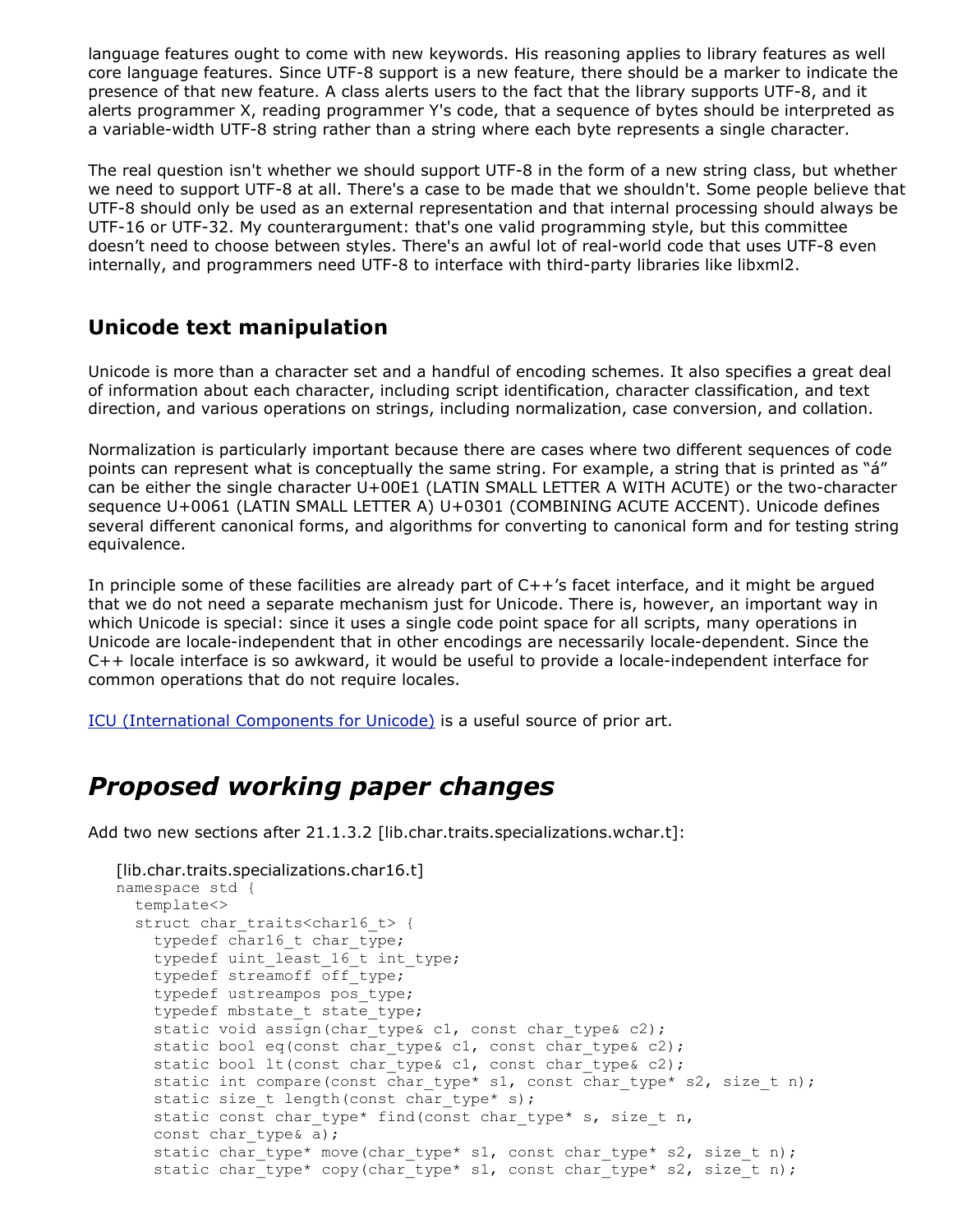```
static char type* assign(char type* s, size t n, char type a);
    static int type not eof(const int type& c);
    static char type to char type(const int type& c);
    static int type to int type(const char type& c);
    static bool eq int type(const int type& c1, const int type& c2);
   static int type \overline{e} \overline{ef}();
 };
}
```
The header  $\langle \sin \theta \rangle$  (21.2) declares a specialization of the class template char\_traits for char16\_t.

The two-argument member assign is defined identically to the built-in operator  $=$ . The twoargument members eq and It are defined identically to the built-in operators  $=$  = and  $\lt$ .

The member eof() returns an implementation defined constant that cannot appear as a valid UTF-16 code unit.

```
[lib.char.traits.specializations.char32.t]
namespace std {
  template<>
  struct char traits<char32 t> {
    typedef char32 t char type;
    typedef uint least 32 t int type;
    typedef streamoff off_type;
    typedef u32streampos pos_type;
    typedef mbstate t state type;
    static void assign(char type& c1, const char type& c2);
    static bool eq(const char type& c1, const char type& c2);
    static bool lt(const char_type& c1, const char_type& c2);
    static int compare(const char type* s1, const char type* s2, size t n);
    static size t length(const char type* s);
    static const char type* find(const char type* s, size t n,
    const char type& a);
    static char type* move(char type* s1, const char type* s2, size t n);
    static char type* copy(char type* s1, const char type* s2, size t n);
    static char type* assign(char type* s, size t n, char type a);
    static int type not eof(const int type& c);
    static char type to char type(const int type& c);
    static int type to int type(const char type& c);
    static bool eq int type(const int type& c1, const int type& c2);
   static int type eof();
 };
}
```
The header  $\langle \sin 2 \rangle$  (21.2) declares a specialization of the class template char\_traits for char32\_t.

The two-argument member assign is defined identically to the built-in operator  $=$ . The twoargument members eq and It are defined identically to the built-in operators  $=$  = and  $\lt$ .

The member eof() returns an implementation defined constant that does not represent a Unicode code point.

In clause 21.2 [lib.string.classes], add the following to the beginning of the header <string> synopsis: template<> struct char traits<char16 t>; template<> struct char traits<char13 t>;

and the following to the end:

typedef basic string<char16 t> ustring; typedef basic string<char32 t> u32string;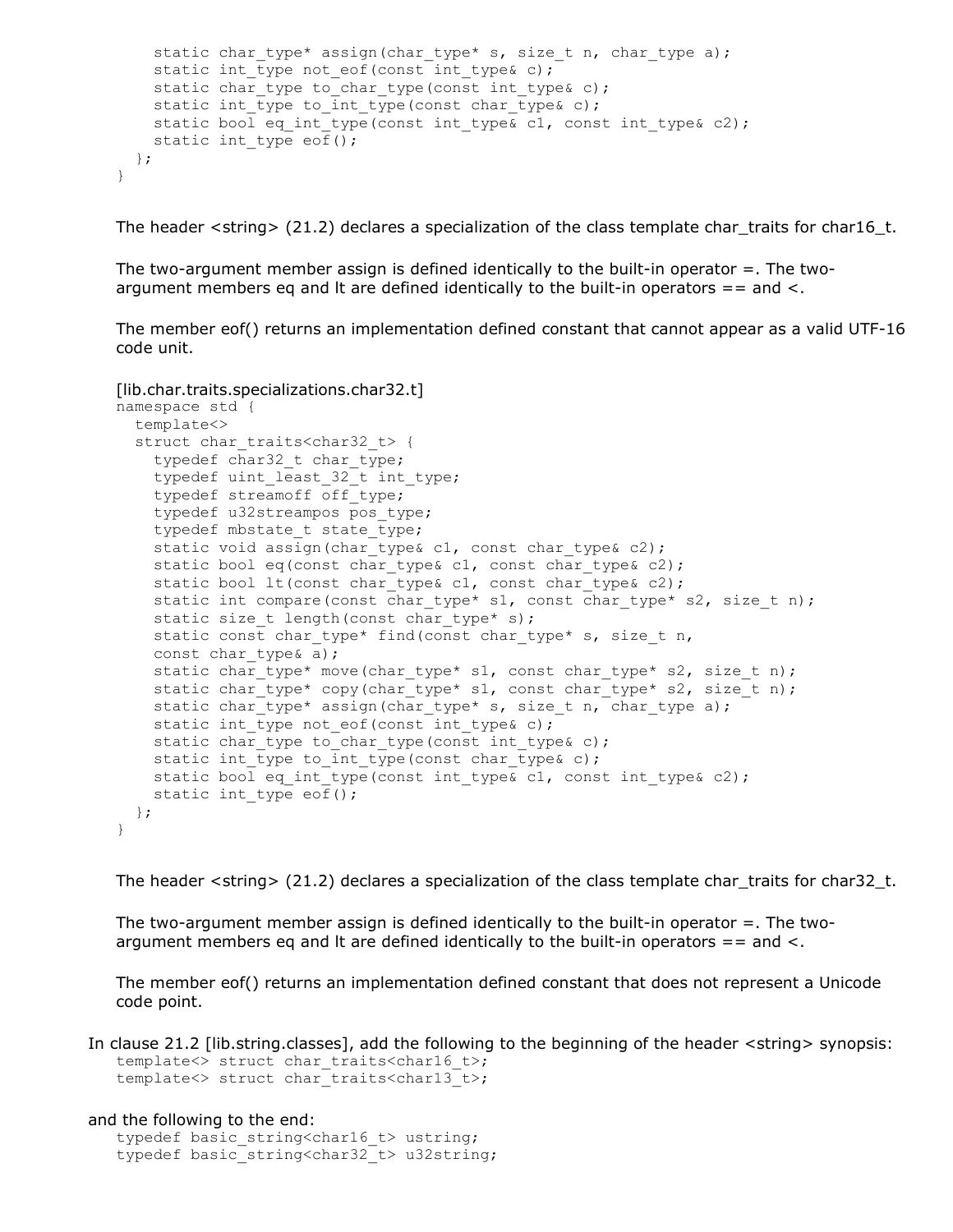In Table 65 (Locale category facets) in clause 22.1 [lib.locale.category], add the following specializations: collate<char16\_t> collate<char32\_t> ctype<char16\_t> ctype<char32\_t> codecvt<char16 t, char, mbstate t> codecvt<char32 t, char, mbstate t> moneypunct<char16\_t> moneypunct<char16 t, true> moneypunct<char32\_t> moneypunct<char32 t, true> money\_get<char16\_t> money\_get<char32\_t> money\_put<char16\_t> money\_put<char32\_t> numpunct<char16\_t> numpunct<char32\_t> num get<char16 t> num qet char32 t> num put<char16 t> num put<char32 t> time\_get<char16\_t> time\_get<char32\_t>

messages<char16\_t> messages<char32\_t>

time\_put<char16\_t> time\_put<char32\_t>

In Table 66 (Required Specializations) in clause 22.1 [lib.locale.category], add the following specializations:

```
collate byname<char16 t>
collate_byname<char32_t>
ctype_byname<char16_t>
ctype_byname<char32_t>
codecvt byname<char16 t, char, mbstate t>
codecvt_byname<char32_t, char, mbstate_t>
moneypunct byname<char16 t, International>
moneypunct<char32_t, International>
numpunct byname<char16 t>
numpunct_byname<char32_t>
time_get<char16_t, InputIterator>
time get byname<char16 t, InputIterator>
time_get<char32_t, InputIterator>
time get byname<char32 t, InputIterator>
time_put<char16_t, OutputIterator>
time put byname<char16 t, OutputIterator>
time_put<char32 t, OutputIterator>
time put byname<char32 t, OutputIterator>
messages_byname<char16_t>
```

```
messages_byname<char32_t>
```
In clause 22.2.1.4 [lib.locale.codecvt] paragraph 3, remove the phrase "namely codecvt<wchar\_t, char,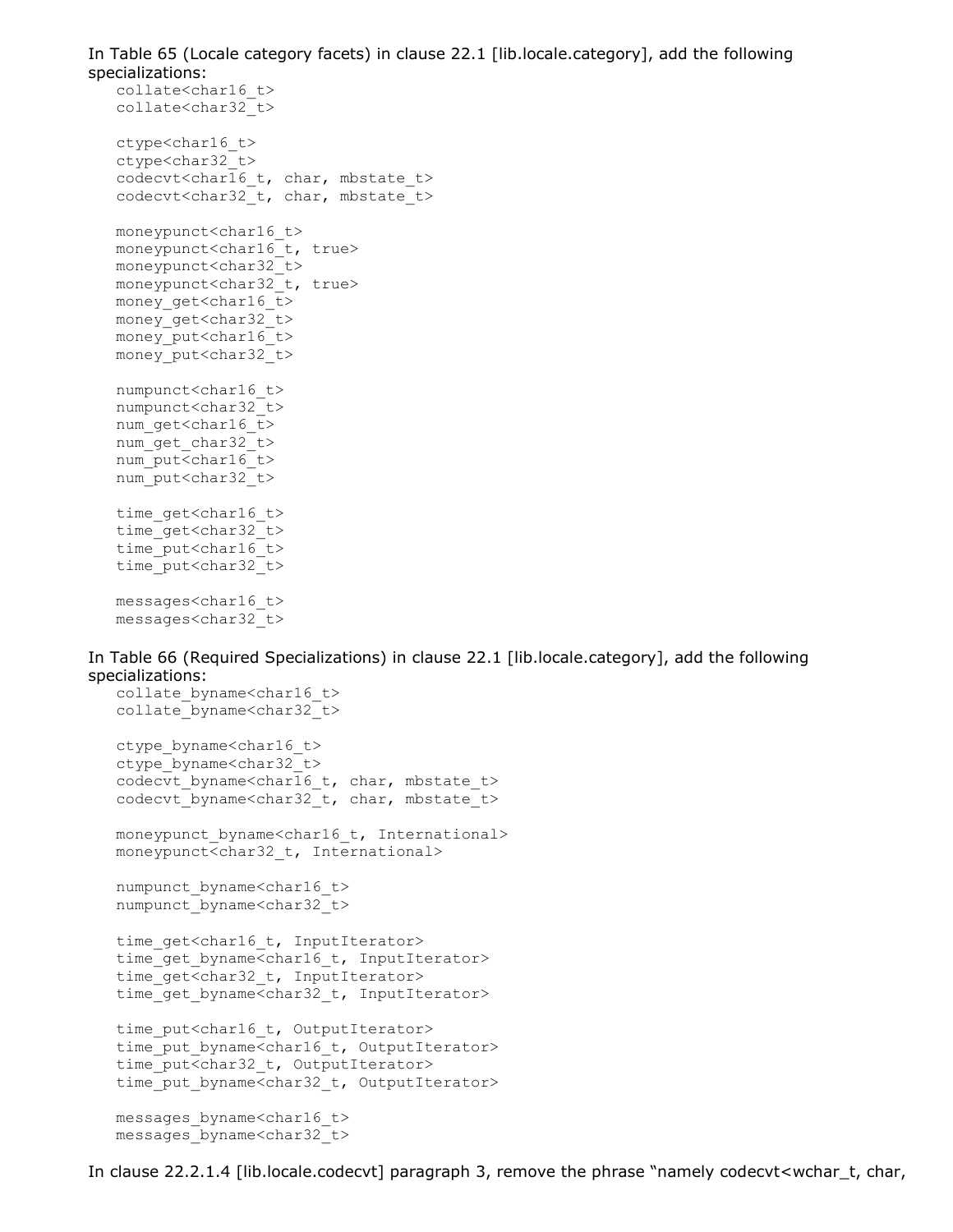mbstate\_t> and codecvt<char, char, mbstate\_t>." Add the following sentence, after the one describing the wchar\_t specialization: "The specialization codecvt<char16\_t, char, mbstate\_t> converts between the UTF-16 and UTF-8 encoding schemes, and the specialization codecvt<char32\_t, char, mbstate\_t> converts between the UTF-32 and UTF-8 encoding schemes."

In clause 27.2 [lib.iostream.forward] add the following declarations to the header <iosfwd> synopsis:

```
typedef basic ios<char16 t> uios;
typedef basic streambuf<char16 t> ustreambuf;
typedef basic istream<char16 t> uistream;
typedef basic_ostream<char16_t> uostream;
typedef basic iostream<char16 t> uiostream;
typedef basic_stringbuf<char16_t> ustringbuf;
typedef basic_istringstream<char16_t> uistringstream;
typedef basic ostringstream<char16 t> uostringstream;
typedef basic stringstream<char16 t> ustringstream;
typedef basic filebuf<char16 t> ufilebuf;
typedef basic ifstream<char16 t> uifstream;
typedef basic ofstream<char16 t> uofstream;
typedef basic fstream<char16 t> ufstream;
typedef fpos<char traits<char16 t>::state type> ustreampos;
typedef basic ios<char32 t> u32ios;
typedef basic streambuf<char32 t> u32streambuf;
typedef basic istream<char32 t> u32istream;
typedef basic_ostream<char32_t> u32ostream;
typedef basic_iostream<char3\overline{2} t> u32iostream;
typedef basic stringbuf<char32 t> u32stringbuf;
typedef basic istringstream<char32 t> u32istringstream;
typedef basic ostringstream<char32 t> u32ostringstream;
typedef basic stringstream<char32 t> u32stringstream;
typedef basic filebuf<char32 t> u32filebuf;
typedef basic_ifstream<char32 t> u32ifstream;
typedef basic_ofstream<char32_t> u32ofstream;
typedef basic fstream<char32 t> u32fstream;
typedef fpos<char traits<char32 t>::state type> u32streampos;
typedef fpos<char traits<char32 t>::state type> u32streampos;
```
In clause 27.2 [lib.iostream.forward] paragraph 7, replace "char or wchar\_t" with "char, wchar\_t, char16\_t, or char32\_t". Change paragraph 9 to read "The types streampos, wstreampos, ustreampos, and u32streampos are used for positioning streams specialized on char, wchar\_t, char16\_t, and char32\_t, respectively."

In clause 27.3 [lib.iostream.objects], add the following declarations to the header <iostream> synopsis:

```
extern uistream ucin;
extern uostream ucout;
extern uostream ucerr;
extern uostream uclog;
extern u32istream u32cin;
extern u32ostream u32cout;
extern u32ostream u32cerr;
extern u32ostream u32clog;
```
Add the following two new sections after 27.3.2 [lib.wide.stream.objects]:

```
[lib.char16.stream.objects]
uistream ucin;
The object ucin controls input from a stream buffer associated with the object stdin, declared in
<cstdio>.
```
After the object ucin is initialized, ucin.tie() returns &ucout. Its state is otherwise the same as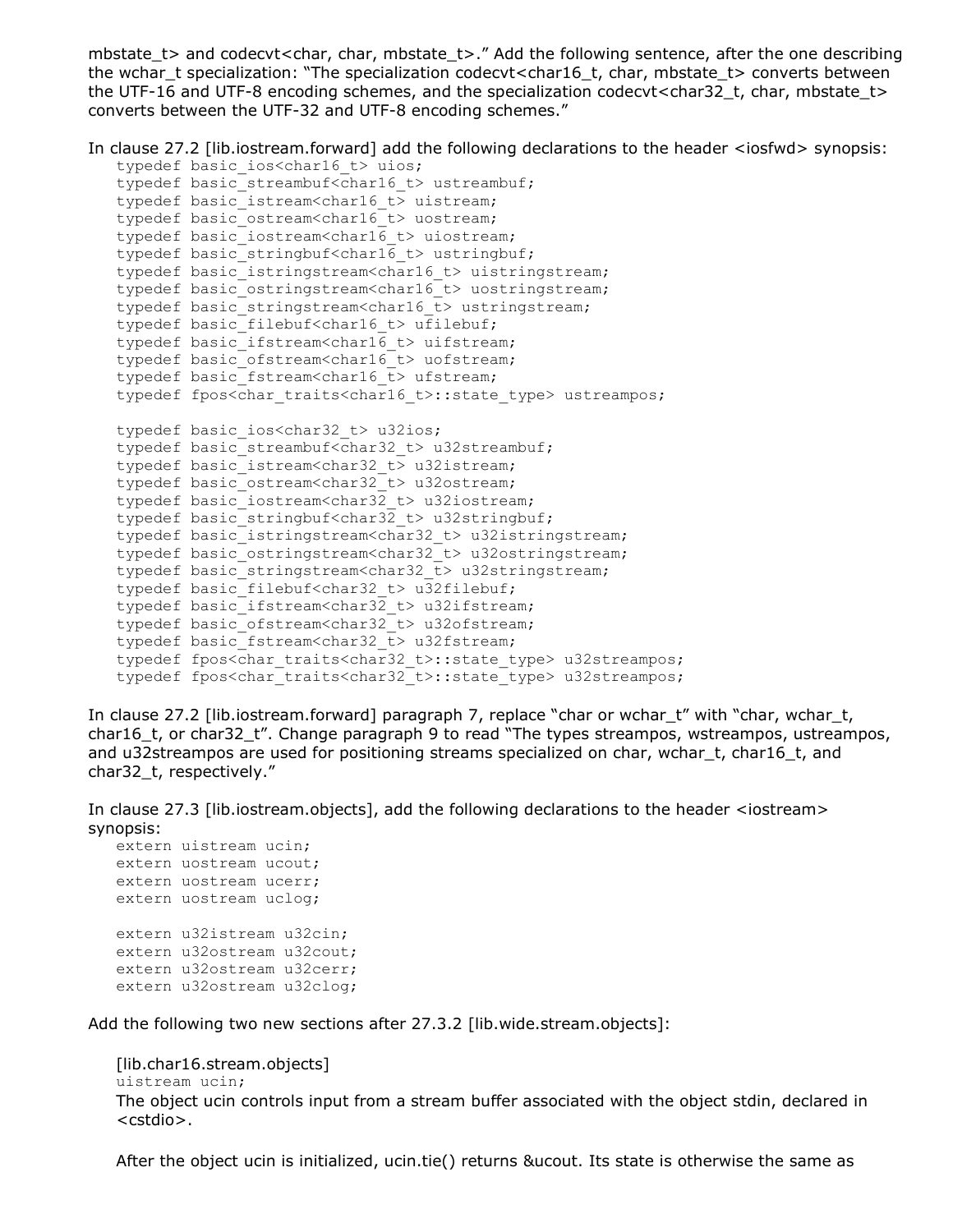required for basic\_ios<char16\_t>::init.

#### uostream ucout;

The object ucout controls output to a stream buffer associated with the object stdout, declared in <cstdio>.

#### uostream ucerr;

The object ucerr controls output to a stream buffer associated with the object stderr, declared in <cstdio>.

After the object ucerr is initialized, ucerr.flags() & unitbuf is nonzero and ucerr.tie() returns ucout. Its state is otherwise the same as required for basic ios<char16 t>::init.

#### uostream uclog;

The object uclog controls output to a stream buffer associated with the object stderr, declared in <cstdio>.

#### [lib.char32.stream.objects]

u32istream u32cin;

The object u32cin controls input from a stream buffer associated with the object stdin, declared in <cstdio>.

After the object u32cin is initialized, u32cin.tie() returns &u32cout. Its state is otherwise the same as required for basic\_ios<char32\_t>::init.

#### u32ostream u32cout;

The object ucout controls output to a stream buffer associated with the object stdout, declared in <cstdio>.

#### u32ostream u32cerr;

The object u32cerr controls output to a stream buffer associated with the object stderr, declared in <cstdio>.

After the object u32cerr is initialized, u32cerr.flags() & unitbuf is nonzero and u32cerr.tie() returns u32cout. Its state is otherwise the same as required for basic\_ios<char32\_t>::init.

u32ostream u32clog;

The object u32clog controls output to a stream buffer associated with the object stderr, declared in <cstdio>.

#### In clause 28.4 [lib.re.syn], add the following declarations:

```
//28.8, class template basic_regex
typedef basic regex<char16 t uregex;
typedef basic regex<char32 t> u32regex;
// 28.9, class template sub_match
typedef sub match<const char16 t*> ucsub match;
typedef sub match<const char32 t*> u32csub match;
typedef sub match<ustring::const iterator> ussub match;
typedef sub match<u32string::const iterator> wssub match;
//28.10, class template match_results:
typedef match results<const char16 t*> ucmatch;
typedef match results<const char32<sup>-t*></sup> u32match;
typedef match results<ustring::const iterator> usmatch;
typedef match_results<u32string::const_iterator> u32smatch;
// 28.12.1, class template regex_iterator
typedef regex iterator<const char16 t*> ucregex iterator;
```